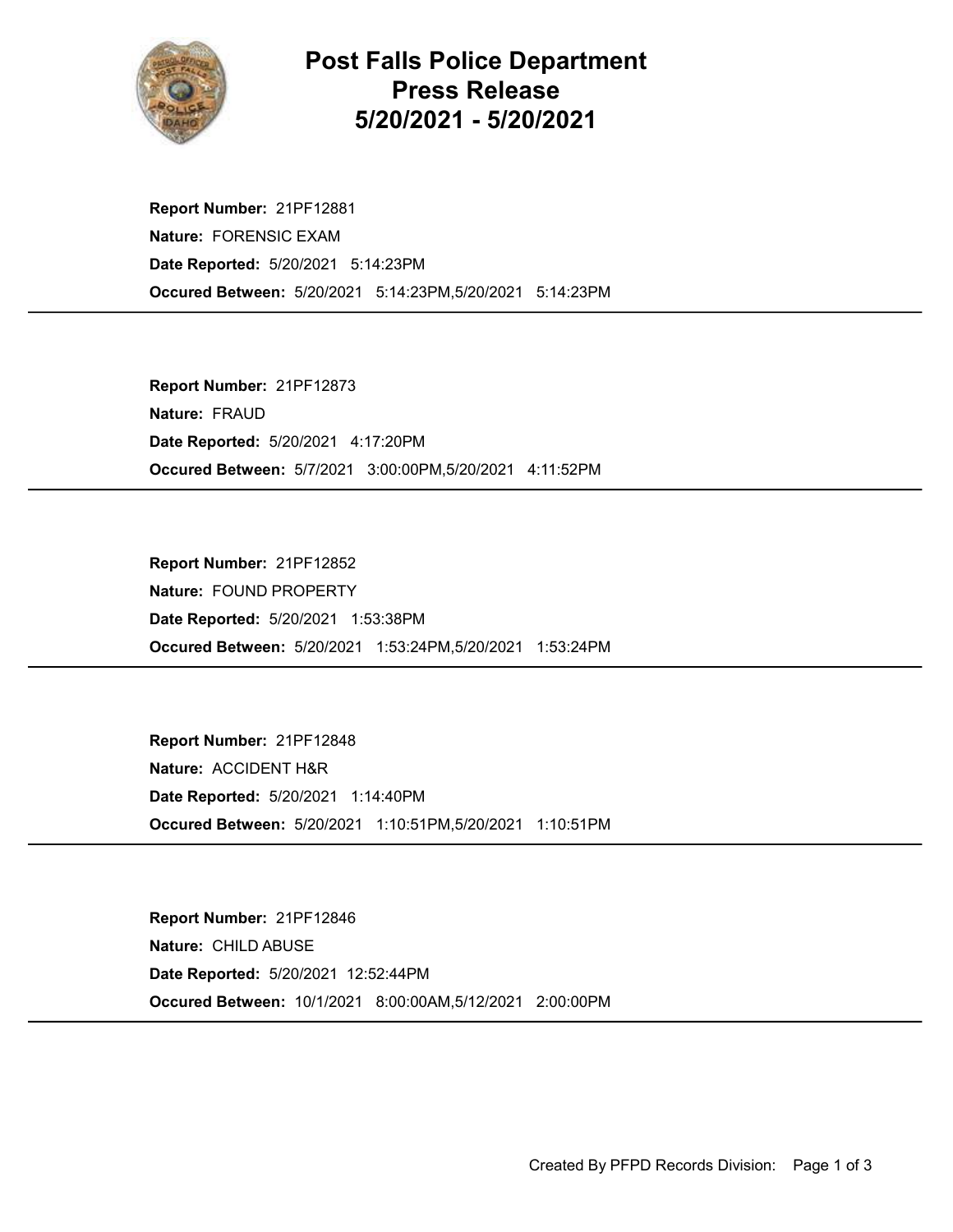Occured Between: 3/1/2021 12:00:00AM,5/20/2021 12:13:02PM Report Number: 21PF12844 Nature: MAL INJURY Date Reported: 5/20/2021 12:15:44PM

Occured Between: 5/20/2021 12:04:23PM,5/20/2021 12:04:23PM Report Number: 21PF12842 Nature: FORENSIC EXAM Date Reported: 5/20/2021 12:04:23PM

Occured Between: 5/20/2021 11:40:32AM,5/20/2021 11:40:32AM Report Number: 21PF12840 Nature: ANIMAL CONTAIN Date Reported: 5/20/2021 11:41:27AM

Occured Between: 5/20/2021 11:01:58AM,5/20/2021 11:01:58AM Report Number: 21PF12832 Nature: INFORMATION Date Reported: 5/20/2021 11:03:13AM

Occured Between: 5/20/2021 9:36:00AM,5/20/2021 9:36:00AM Report Number: 21PF12821 Nature: ACCIDENT UNK Date Reported: 5/20/2021 9:36:26AM

Occured Between: 5/20/2021 8:15:00AM,5/20/2021 8:30:00AM Report Number: 21PF12818 Nature: TRAFFIC OFFENSE Date Reported: 5/20/2021 9:07:39AM